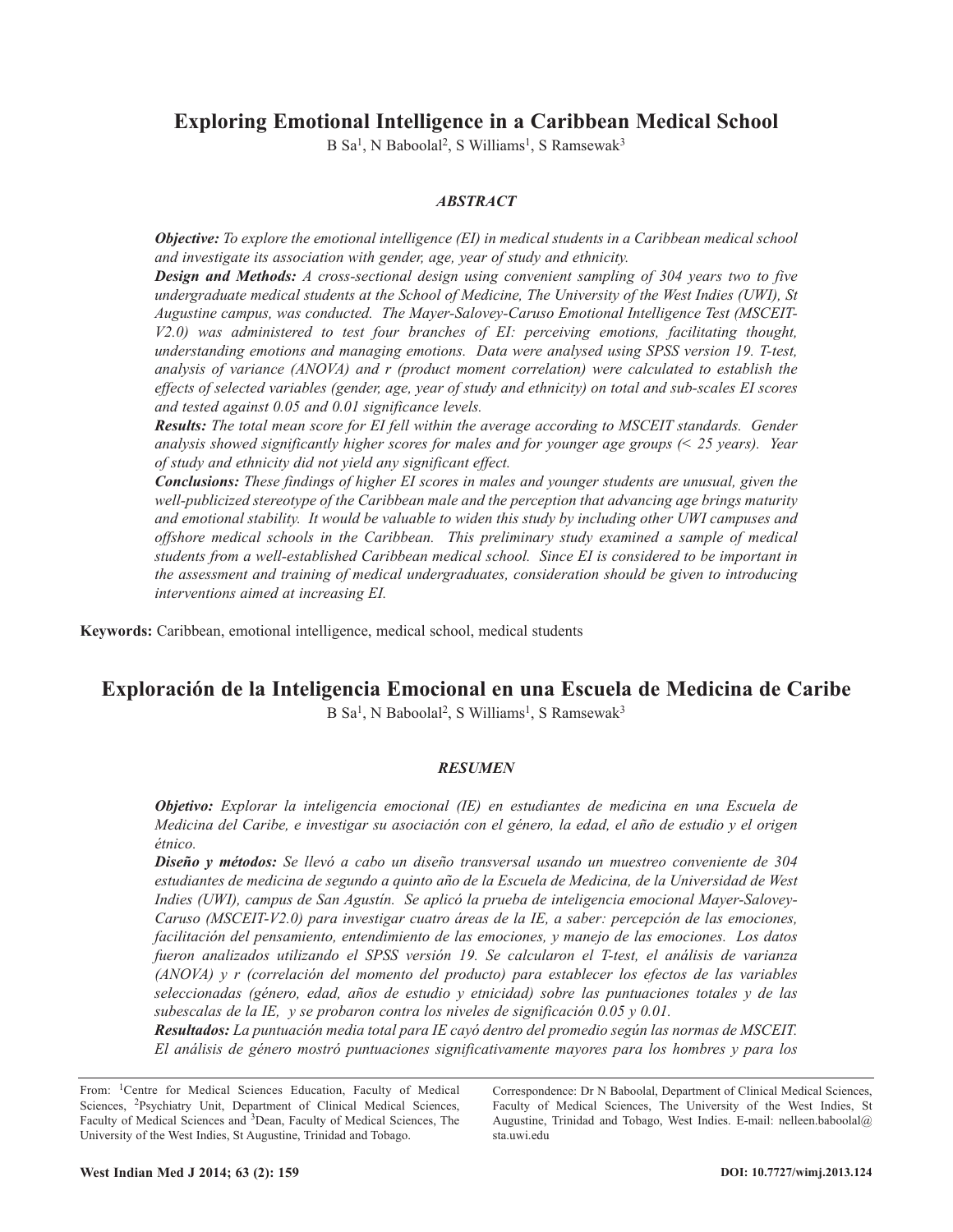grupos de edad más joven  $\ll$  25 años). El año de estudio del estudiante y el origen étnico no arrojaron *ningún efecto significativo.*

*Conclusiones: Estos hallazgos de puntuaciones más altas de la IE en los varones y los estudiantes más jóvenes son inusuales, dado el estereotipo bien divulgado del hombre del Caribe y la percepción de que la edad avanzada aporta madurez y estabilidad emocional. Sería valioso ampliar este estudio mediante la inclusión de otros campuses de UWI y escuelas de medicina offshore en el Caribe. Este estudio preliminar examinó una muestra de estudiantes de medicina de una escuela médica del Caribe bien establecida. Puesto que la IE se considera importante en la evaluación y capacitación de los estudiantes de medicina, debe tomarse en consideración el introducir intervenciones destinadas a aumentarla.*

**Palabras claves:** Caribe, inteligencia emocional, escuela de medicina, estudiantes de medicina

#### **West Indian Med J 2014; 63 (2): 160**

### **INTRODUCTION**

The humanistic sides of medicine – good bedside manner and good verbal and nonverbal communication, intra and interpersonal communication and empathy – are all measurable components of emotional intelligence (EI); the construct that has gained increasing popularity and now has a relatively large academic and popular associated literature (1). The concept of EI was first described by Salovey and Mayer in 1990. They defined it as "the ability to monitor one's own and others' feelings and emotions, to discriminate among them and to use the information to guide one's thinking and actions" (2). Emotional intelligence was made popular by Goleman with the publication of his book: "Emotional Intelligence: Why It Can Matter More than IQ" in 1995 (3).

Arora and colleagues systematically reviewed the evidence for EI in medicine (4). This literature search identified 485 citations. An abstract review led to the retrieval of 24 articles for full-text assessment, of which 16 articles were included in the final review. Eleven studies focussed on postgraduates, four on undergraduates and one on medical school applicants. Six out of seven studies found women to have higher EI than men. Higher EI was reported to positively contribute to the doctor-patient relationship (three studies), increased empathy (five studies), teamwork and communication skills (six studies), and stress management, organizational commitment and leadership (three studies). Arora and co-researchers concluded that measures of EI correlate with many of the competencies that modern medical curricula seek to deliver (4). Emotional intelligence is increasingly discussed as having a potential role in medicine, nursing, and other healthcare disciplines, both for personal mental health and professional practice (5).

Emotional intelligence may play a key role in patient care (6). The University of the West Indies (UWI) is a regional university that serves 15 countries with five campuses located in the Anglophone Caribbean. The UWI was founded in 1948 at Mona, Jamaica. It began first as a College of the University of London. In that year, 33 students from nine Caribbean countries were admitted to the founding

Faculty of Medicine. In 1961, The UWI became an independent entity and about that time, it established two other campuses, first in Trinidad and Tobago at St Augustine and later at Cave Hill, Barbados. The twin island Republic of Trinidad and Tobago is located at the southernmost end of the Caribbean archipelago, a mere eight kilometres from Venezuela. The Caribbean faces its own challenges with perceived 'intelligences' of the diverse population. Trinidad and Tobago, with a population of 1.3 million, is made up of approximately 40% of East Indian descent, 37.5% African descent and 20.5% Mixed. The minority ethnic groups such as Chinese, Syrian/Lebanese and Caucasians comprise less than 1% (7).

Data on emotional intelligence of medical students in the Caribbean are not available. This study will therefore establish trends that can be accessed by researchers in the region and beyond. Additionally, a study of this type will serve to inform students of the ability to understand their own emotions, their social and personal competence and ultimately help them to empathize with their patients. Collected data can positively impact those charged with developing the socio-physiological and 'soft'skills in medical students. Furthermore, the data will enable faculty and assessment specialists to make recommendations to curriculum experts. Medical students who graduate from The UWI should ultimately benefit.

The aim of the study was to measure the EI of medical students at various levels of training at the Faculty of Medical Sciences, The UWI, St Augustine, Trinidad and Tobago, and investigate the association with students' gender, age, year of study and ethnicity.

## **Objectives**

The objectives of the study were to:

• Explore the distribution of total and sub-scale EI scores (perceiving emotions, facilitating thought, understanding emotions, managing emotions, experiential area and strategic area) among the medical students at a Caribbean medical school.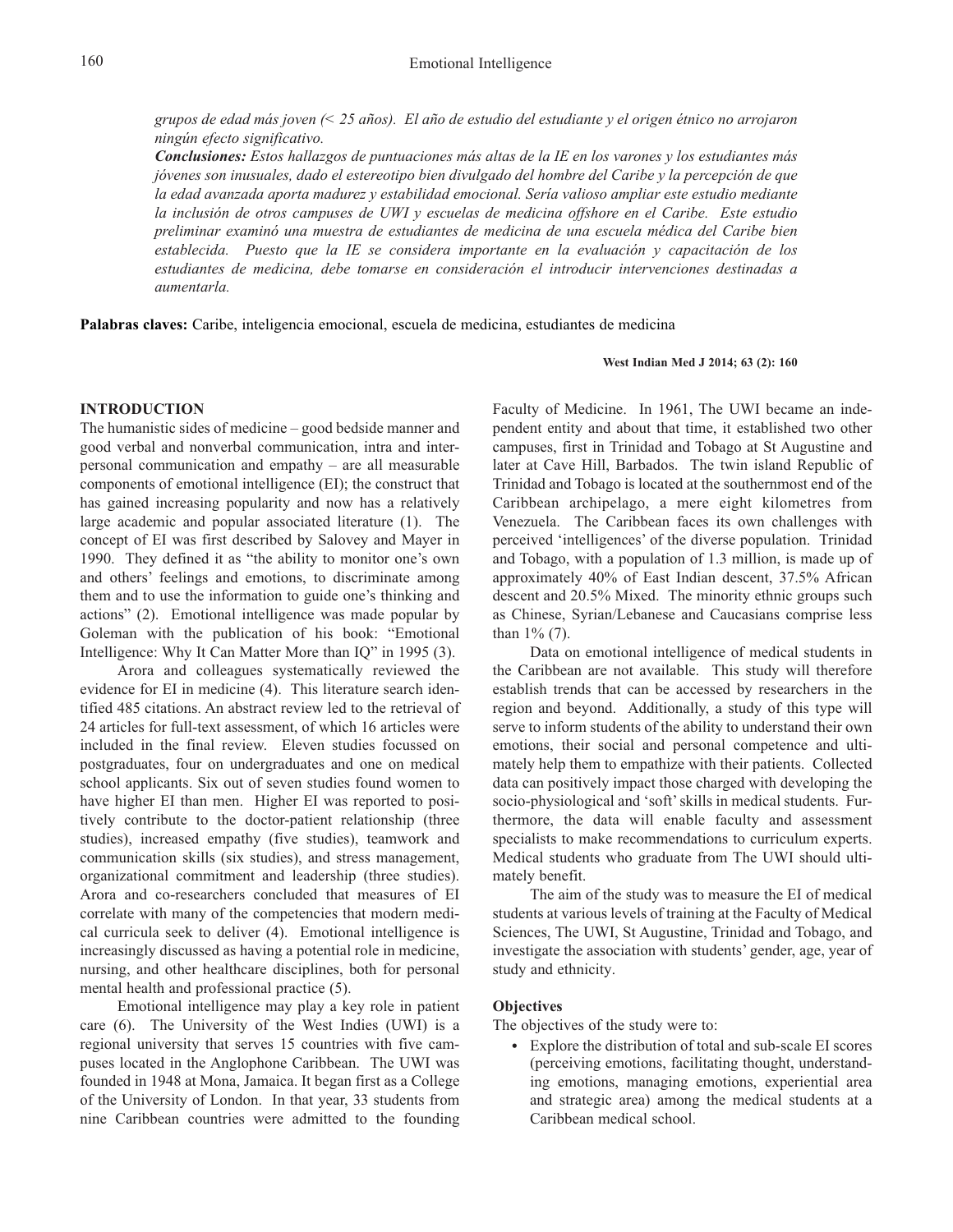- Study the effects of gender, year of study and ethnicity on total and sub-scale EI scores (perceiving emotions, facilitating thought, understanding emotions, managing emotions, experiential area and strategic area) among the medical students at a Caribbean medical school.
- Study the association of age with total and sub-scale EI scores (perceiving emotions, facilitating emotions, understanding emotions, managing emotions, experiential area and strategic area) among the medical students at a Caribbean medical school.

## **SUBJECTS AND METHODS**

The study was conducted at the School of Medicine, Faculty of Medical Sciences (FMS), The UWI, St Augustine campus located in Trinidad and Tobago. This medical school offers a five-year programme, after which successful students are granted the MB BS degree. The authors employed a crosssectional study design. A sample of 304 undergraduate medical students from years two to five was selected using convenience sampling. The sample was originally supposed to be a stratified random sample. However, this was logistically difficult and convenience sampling was utilized. This study was approved by the Ethics Committee of the FMS, The UWI, St Augustine, Trinidad and Tobago.

## **Mayer-Salovey-Caruso Emotional Intelligence Test (MSCEIT) V2.0**

Emotional intelligence was measured using 'The Mayer-Salovey-Caruso Emotional Intelligence Test' (MSCEIT) V2.0 – an ability-based test designed to measure the four branches of the EI model by Mayer and Salovey (8). The MSCEIT V2.0 was developed from an intelligence-testing tradition formed by an emerging scientific understanding of emotions and their functions. From the first published ability measure, the test was specifically intended to assess emotional intelligence, namely Multifactor Emotional Intelligence Scale (MEIS). The MSCEIT V2.0 consists of 141 items and can be completed between 30 and 45 minutes. There are four branches of emotional intelligence on which MSCEIT has been modelled: perceiving emotions (ability to perceive emotions in oneself and others as well as in objects, art, stories, music and other stimuli), facilitating thought (ability to generate, use, and feel emotion as necessary to communicate feelings or employ them in other cognitive processes), understanding emotions (ability to understand emotional information, to understand how emotions combine and progress through relationship transitions, and to appreciate such emotional meanings) and managing emotions [ability to be open to feelings, and to modulate them in oneself and others so as to promote personal understanding and growth] (8). The MSCEIT V2.0 demonstrates stronger discriminant validity than self-report measures, which are more highly correlated than ability based measures with personality constructs such as extroversion and neuroticism (9).

With respect to the qualitative interpretation of MSCEIT, a person with a score of 69 or less needs to 'consider development', 70–89 needs to 'consider improvement', 90–99 is considered a low average score, 100–109 is considered a high average score, 110–119 is considered competent, 120–129 is considered to have 'strength' and 130+ is considered to have 'significant strength'. Further, the scores are reported in line with ability based intelligence score where 100 is the mean reference score and the standard deviation is 15.

#### **Data analysis**

Data were analysed using SPSS version 19. Means and standard deviations (SD) were calculated for sub-population and various sub-scales. In addition, *t*-test, analysis of variance (ANOVA) and r (product moment correlation) were calculated to establish the effects of selected variables (gender, age, year of study and ethnicity) on total and subscale EI scores. *P*-values were tested against 0.05 and 0.01 levels of significance.

#### **RESULTS**

A total of 304 medical students completed the MSCEIT V2.0. Table 1 and the Figure summarize the characteristics of the sample including gender of students, age above and below the mean of 22.37 years, age above and below 25 years, year of study and ethnicity. There was no Year 1 class at the time of the study as the questionnaires were administered at the end of the academic year when Year 1 students were promoted to Year 2. It was difficult to recruit the final year students because data collection was done a few weeks before their final exit examinations.

### **Aggregated MSCEIT scores in medical students**

The Cronbach alpha was found to be 0.92. The mean aggregated MSCEIT score was 97.81 (SD 16.05, range 52.00– 141.74), which falls in the low average range. For the branch scores, the perceiving emotions mean score was 99.99 (SD 15.40, range 33.99–165.75), facilitating thought mean score was 102.55 (SD 18.20, range 46.73–149.89), understanding emotions mean score was 102.92 (SD 16.42, range 56.58– 164.95) and managing emotions mean score was 95.11 (SD 14.87, range 48.14–149.49). The mean of each branch score fell between low average and high average according to the MSCEIT standard.

## **Emotional intelligence and gender**

The data in Table 2 indicate that all the *t*-test results for males and females were statistically insignificant except for the sub-scales managing emotions ( $t = 3.60$ ;  $p < 0.01$ ) and the strategic area ( $t = 2.19$ ;  $p < 0.05$ ) where males scored higher in both cases and these scores achieved statistical significance. Table 2 shows that in the current study, males excelled in total emotional intelligence scores as well as in all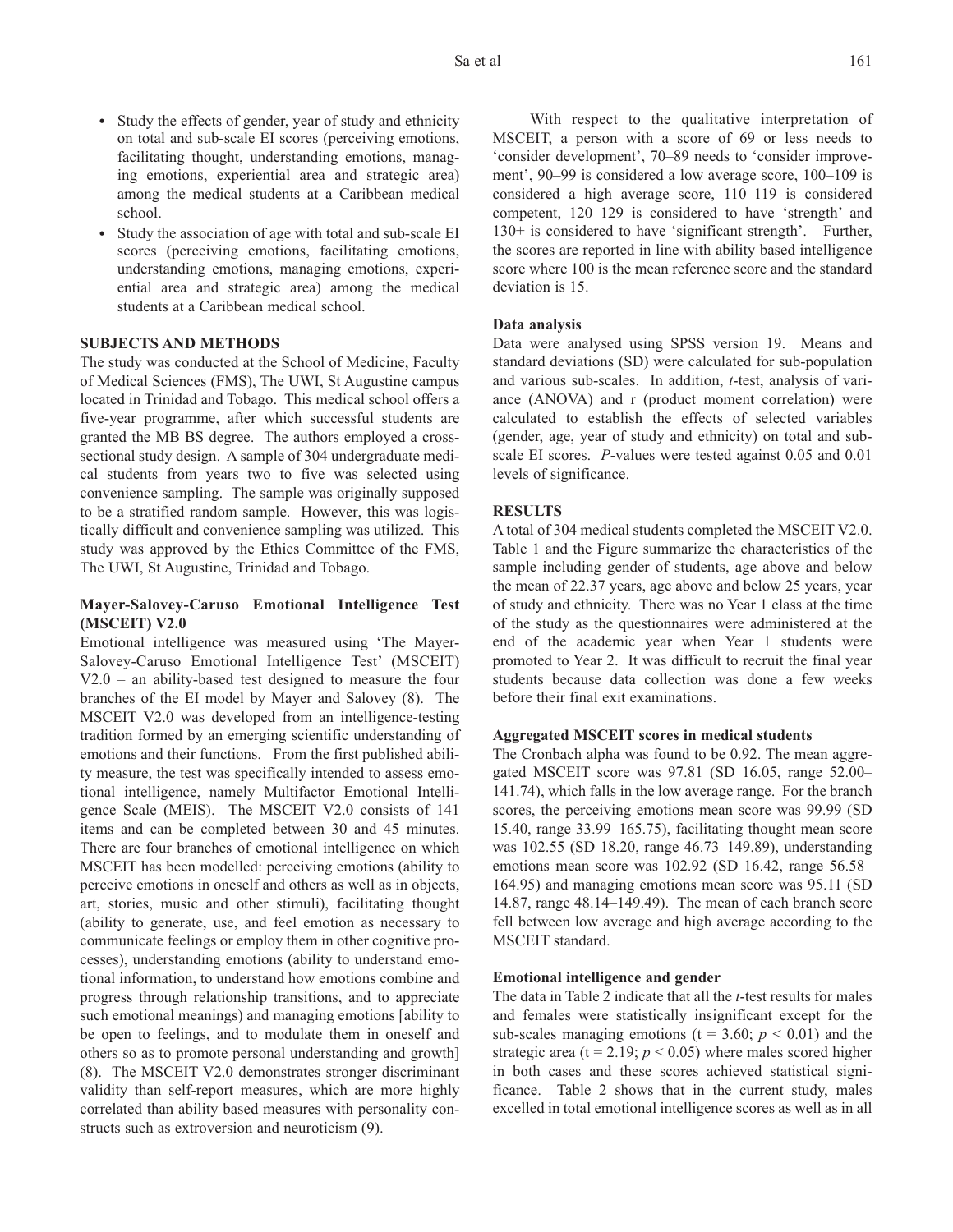|               |       | Gender |            |                |                               |                  |       |
|---------------|-------|--------|------------|----------------|-------------------------------|------------------|-------|
|               |       |        |            | Not identified | Ethnicity<br>Indo-Trinidadian | Afro-Trinidadian |       |
| Year of study |       |        |            |                |                               |                  | Total |
| Year 2        |       | Male   | Frequency  | $\overline{4}$ | 16                            | 8                | 28    |
|               |       |        | Percentage | 5.7            | 22.9                          | 11.4             | 40    |
|               |       | Female | Frequency  | 5              | 19                            | 18               | 42    |
|               |       |        | Percentage | 7.1            | 27.1                          | 25.7             | 49.9  |
|               | Total |        | Frequency  | 9              | 35                            | 26               | 70    |
|               |       |        | Percentage | 12.8           | 50.0                          | 37.1             | 100   |
| Year 3        |       | Male   | Frequency  | $\overline{c}$ | 10                            | 13               | 25    |
|               |       |        | Percentage | 2.7            | 13.5                          | 17.6             | 33.8  |
|               |       | Female | Frequency  | 8              | 20                            | 21               | 49    |
|               |       |        | Percentage | 10.8           | 27.0                          | 28.4             | 66.2  |
|               | Total |        | Frequency  | 10             | 30                            | 34               | 74    |
|               |       |        | Percentage | 13.5           | 40.5                          | 46               | 100   |
| Year 4        |       | Male   | Frequency  | 3              | 37                            | 11               | 51    |
|               |       |        | Percentage | 2.2            | 27.4                          | 8.1              | 37.8  |
|               |       | Female | Frequency  | 14             | 49                            | 21               | 84    |
|               |       |        | Percentage | 10.4           | 36.3                          | 15.6             | 62.2  |
|               | Total |        | Frequency  | 17             | 86                            | 32               | 135   |
|               |       |        | Percentage | 12.6           | 63.7                          | 23.7             | 100   |
| Year 5        |       | Male   | Frequency  | $\mathbf{0}$   | 10                            | $\mathbf{0}$     | 10    |
|               |       |        | Percentage | 0.0            | 40                            | $\mathbf{0}$     | 40    |
|               |       | Female | Frequency  | $\overline{0}$ | 12                            | 3                | 15    |
|               |       |        | Percentage | 0.0            | 48                            | 12               | 60    |
|               | Total |        | Frequency  | $\overline{0}$ | 22                            | 3                | 25    |
|               |       |        | Percentage | 0.0            | 88                            | 12               | 100   |





Figure: Characteristics of the sample used for data analysis.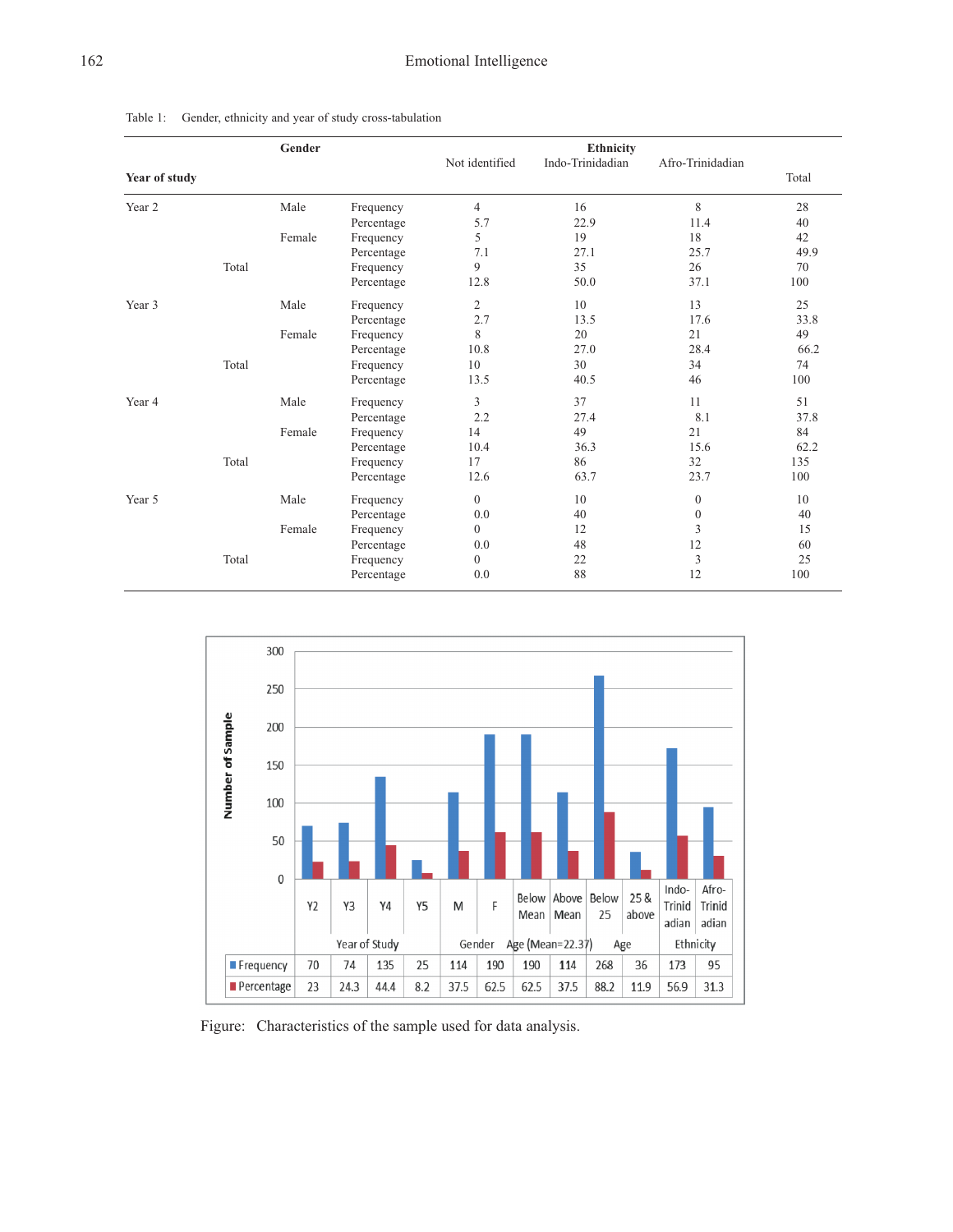| EI and<br>sub-scales               | Gender         | $\mathbf n$ | Mean             | <b>SD</b>      | <b>SE</b> | t-ratio | Df  | significant level |
|------------------------------------|----------------|-------------|------------------|----------------|-----------|---------|-----|-------------------|
| Perceiving<br>emotions             | Male<br>Female | 109<br>187  | 101.61<br>99.04  | 18.19<br>13.48 | 1.85      | 1.39    | 294 | $p > 0.05$ (NS)   |
| Facilitating<br>thought            | Male<br>Female | 110<br>188  | 105.07<br>101.07 | 19.99<br>16.95 | 2.18      | 1.84    | 296 | $p > 0.05$ (NS)   |
| Understanding<br>emotions          | Male<br>Female | 110<br>188  | 103.07<br>102.84 | 16.83<br>16.22 | 1.97      | 0.12    | 296 | $p > 0.05$ (NS)   |
| Managing<br>emotions               | Male<br>Female | 109<br>186  | 99.11<br>92.77   | 16.87<br>13.05 | 1.76      | 3.60    | 293 | p < 0.01          |
| Experiential<br>area               | Male<br>Female | 109<br>187  | 101.81<br>100.23 | 17.98<br>15.91 | 2.01      | 0.79    | 294 | $p > 0.05$ (NS)   |
| Strategic area                     | Male<br>Female | 109<br>186  | 101.33<br>97.12  | 17.20<br>15.17 | 1.92      | 2.19    | 293 | p < 0.05          |
| Total<br>emotional<br>intelligence | Male<br>Female | 108<br>186  | 99.02<br>97.10   | 16.94<br>15.52 | 1.94      | 0.98    | 292 | $p > 0.05$ (NS)   |

Table 2: Emotional intelligence (EI) and gender

NS: not significant; *p* = 0.05 = 1.96; *p* = 0.01 = 2.58

the sub-scale scores when compared to the females. The findings, however, did not achieve statistical significance.

#### **Emotional intelligence and age**

Analysis of age differences in the MSCEIT V2.0 indicated that younger students (below mean age 22.37 years) scored significantly higher in all areas including perceiving emotion  $(t = 2.36; p < 0.05)$ , facilitating thought  $(t = 2.74; p < 0.01)$ , understanding emotion ( $t = 3.32$ ;  $p < 0.01$ ), managing emotion (t = 2.83;  $p < 0.01$ ), experiential area (t = 2.88;  $p <$ 0.01) and strategic area ( $t = 3.12$ ;  $p < 0.01$ ). Younger students also scored significantly higher on total EI scores ( $t = 2.79$ ;  $p < 0.01$ ) and these findings achieved statistical significance (Table 3).

Analysis of age differences comparing students under and over 25 years in the MSCEIT V2.0 indicated that younger students (under 25 years) scored significantly higher in areas including facilitating thought ( $t = 2.79$ ;  $p < 0.01$ ), understanding emotion ( $t = 3.46$ ;  $p < 0.01$ ), managing emotion (t = 2.30;  $p < 0.05$ ) and strategic area (t = 3.41;  $p <$ 0.01). Students under 25 years also scored significantly higher on total EI scores ( $t = 2.28$ ;  $p < 0.05$ ) as presented in Table 3. Increasing age correlated negatively with all subscales and total EI scores is shown in Table 4.

### **Emotional intelligence and year of study**

When a logistic regression model was applied to the variables, EI and year of study, none of the F values with regard to year of study was found to be significant.

#### **Emotional intelligence and ethnicity**

When the variables EI and ethnicity were analysed, the nonidentified group of 36 sample subjects was dropped and the independent sample *t*-test was used to find out the significant differences between the Indo-Trinidadian and Afro-Trinidadian sample. The outcome revealed that none of the t-ratios was found to be statistically significant.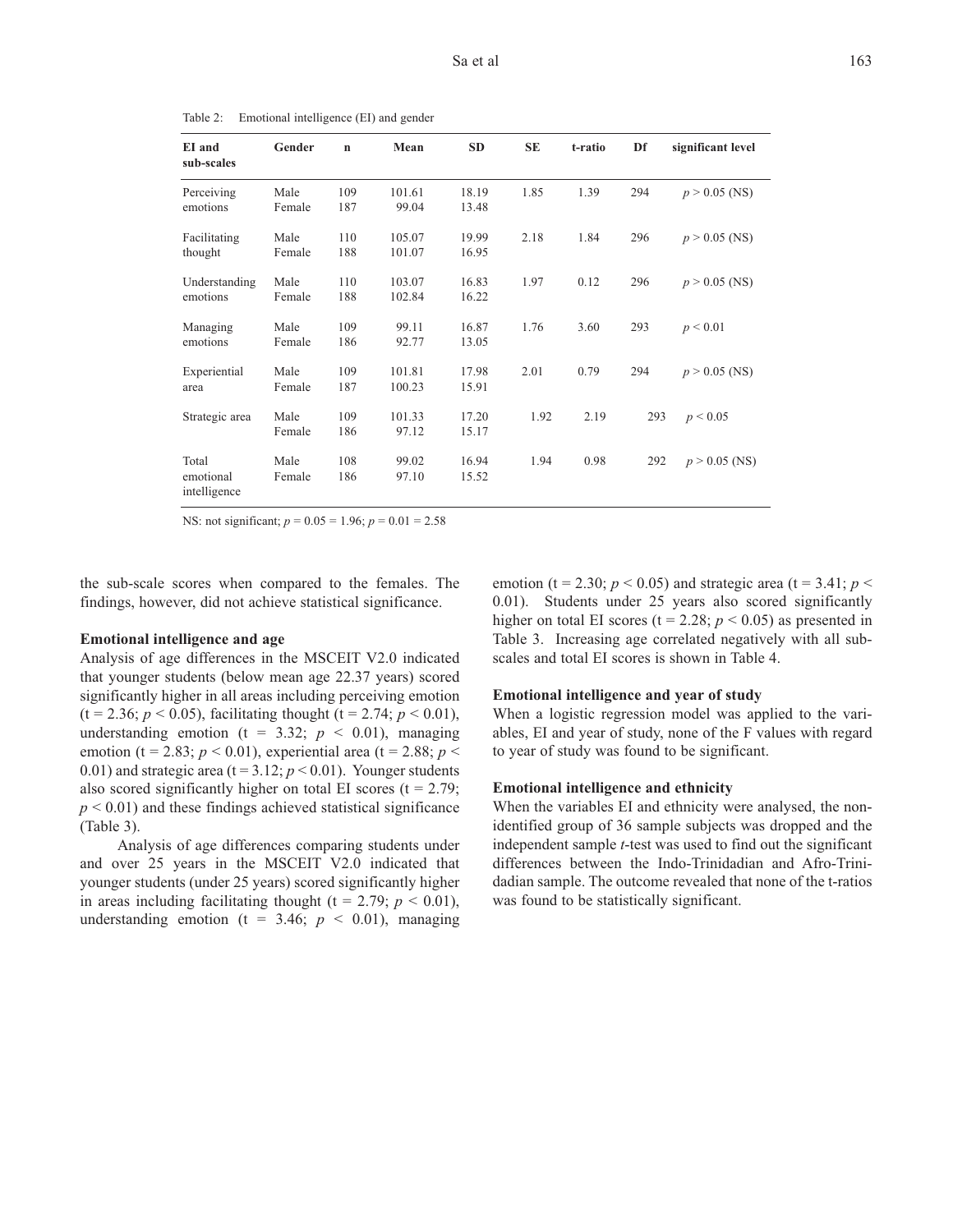Table 3: Emotional intelligence (EI) and below and above mean age (22.37 years), and age below and above 25 years (as MSCEIT V2.0 standard classification)

| EI and<br>sub-scales            | Age                                  | $\mathbf n$ | Mean            | <b>SD</b>      | SE   | t-ratio | Df  | <b>Significance level</b> |
|---------------------------------|--------------------------------------|-------------|-----------------|----------------|------|---------|-----|---------------------------|
| Perceiving<br>emotions          | Below mean age<br>Above mean age     | 187<br>109  | 101.59<br>97.25 | 15.18<br>15.47 | 1.84 | 2.36    | 294 | p < 0.05                  |
| Facilitating<br>thought         | Below mean age<br>Above mean age     | 188<br>110  | 104.74<br>98.81 | 17.82<br>18.33 | 2.16 | 2.74    | 296 | p < 0.01                  |
| Understanding<br>emotions       | Below mean age<br>Above mean age     | 188<br>110  | 105.30<br>98.86 | 16.47<br>15.58 | 1.94 | 3.32    | 296 | p < 0.01                  |
| Managing<br>emotions            | Below mean age<br>Above mean age     | 188<br>107  | 96.94<br>91.90  | 14.90<br>14.33 | 1.78 | 2.83    | 293 | p < 0.01                  |
| Experiential area               | Below mean age<br>Above mean age     | 187<br>109  | 102.91<br>97.20 | 16.33<br>16.76 | 1.99 | 2.88    | 294 | p < 0.01                  |
| Strategic area                  | Below mean age<br>Above mean age     | 188<br>107  | 100.84<br>94.87 | 15.74<br>15.95 | 1.92 | 3.12    | 293 | p < 0.01                  |
| Total emotional<br>intelligence | Below mean age<br>Above mean age     | 187<br>107  | 99.76<br>94.39  | 15.84<br>15.92 | 1.92 | 2.79    | 292 | p < 0.01                  |
| Perceiving<br>emotions          | Below 25 years<br>25 years and above | 261<br>35   | 100.2<br>99.74  | 15.67<br>13.40 | 2.78 | 0.10    | 294 | $p > 0.05$ (NS)           |
| Facilitating<br>thought         | Below 25 years<br>25 years and above | 262<br>36   | 103.62<br>94.71 | 17.92<br>18.61 | 3.20 | 2.79    | 296 | p < 0.01                  |
| Understanding<br>emotions       | Below 25 years<br>25 years and above | 262<br>36   | 104.12<br>94.21 | 16.73<br>10.58 | 2.87 | 3.46    | 296 | p < 0.01                  |
| Managing<br>emotions            | Below 25 years<br>25 years and above | 260<br>35   | 95.84<br>89.73  | 15.08<br>12.06 | 2.66 | 2.30    | 293 | p < 0.05                  |
| Experiential area               | Below 25 years<br>25 years and above | 261<br>35   | 101.35<br>96.75 | 16.67<br>16.49 | 3.00 | 1.54    | 294 | $p > 0.05$ (NS)           |
| Strategic area                  | Below 25 years<br>25 years and above | 260<br>35   | 99.82<br>90.15  | 16.27<br>11.31 | 2.84 | 3.41    | 293 | $p \leq 0.01$             |
| Total emotional<br>intelligence | Below 25 years<br>25 years and above | 259<br>35   | 98.59<br>92.03  | 16.22<br>13.60 | 2.87 | 2.28    | 292 | p < 0.05                  |

MSCEIT: Mayer-Salovey-Caruso Emotional Intelligence Test; NS: not significant; *p* = 0.05 = 1.96; *p* = 0.01 = 2.58

Table 4: Correlation between emotional intelligence (EI) and age

| EI and sub-scales            | r with age |
|------------------------------|------------|
| Perceiving                   | $-0.05$    |
| Facilitating                 | $-0.15$    |
| Understanding                | $-0.22$    |
| Managing                     | $-0.11$    |
| Experiential                 | $-0.12$    |
| Strategic                    | $-0.19$    |
| Total emotional intelligence | $-0.14$    |

## **DISCUSSION**

This exploratory study is one of the few to report on the use of the MSCEIT V2.0 in measuring EI in an undergraduate medical student population and the first of its kind to be undertaken in the Caribbean. Trinidad and Tobago's culturally diverse population offers an initial dataset from which to analyse emotional intelligence in the Caribbean.

Statistical analysis of the collected data found that the total mean score for EI for medical students at the FMS, The UWI, Trinidad and Tobago campus fell in the low average according to the MSCEIT standard. Further, all sub-scale scores: perceiving emotions, facilitating thought, understand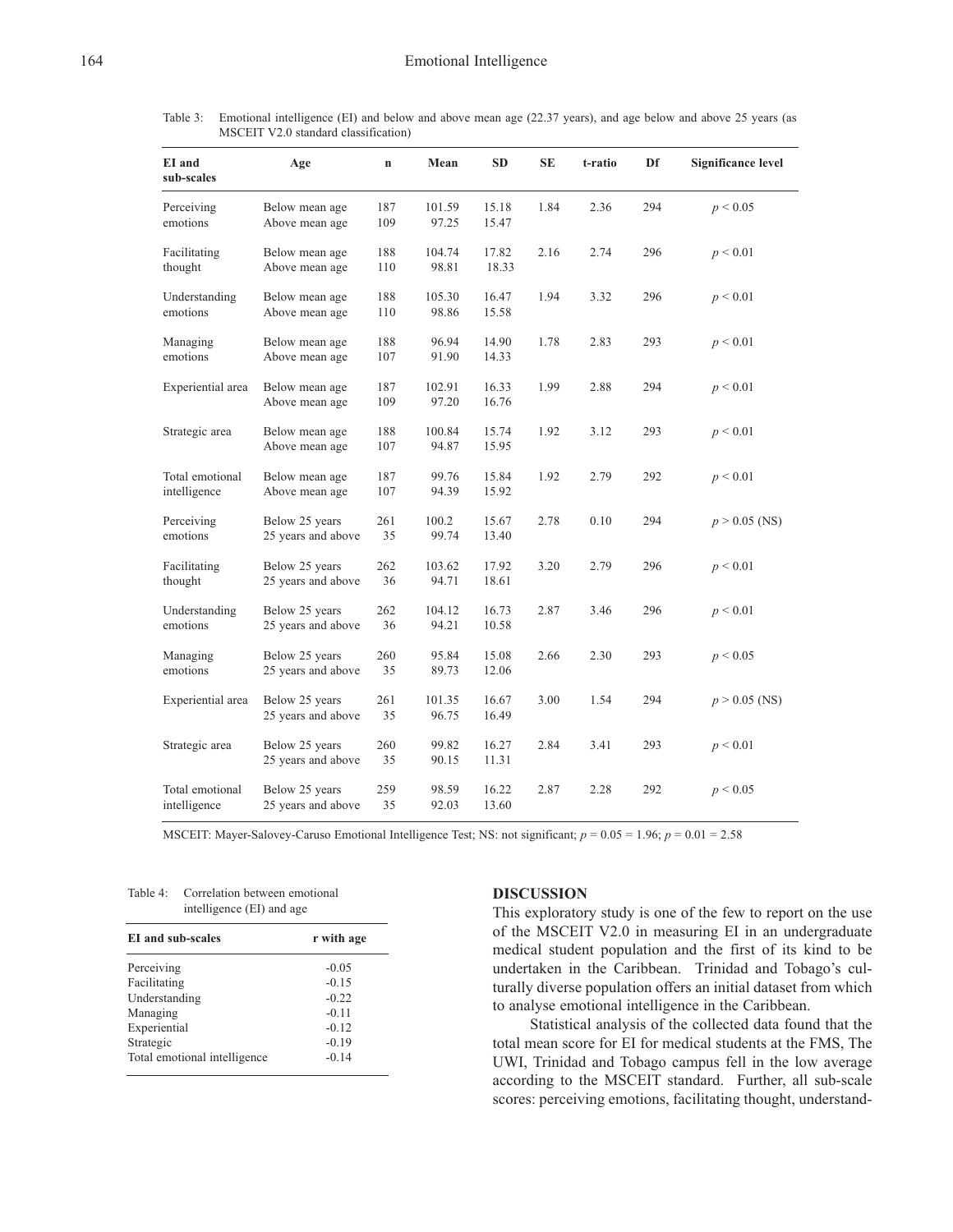ing emotions, managing emotions, experiential area and strategic area, fell between low average and high average according to the MSCEIT standard. The over-emphasis on learning 'hard' sciences and a strong bio-technical focus in medical education undermines the nurturing of 'soft' skills' which might be attributed to the current findings (10). Indeed, this finding is of concern given that the medical profession requires professionals with higher EI. However, emphasis on the biological and technical aspects of medicine has, as some scholars note, "been at the expense of the psychosocial, humanistic qualities, caring, empathy, humility, compassion and sensitivity" (11). This finding underlines the need for curriculum intervention designed to reinforce the humanistic values associated with the profession.

In the present study, males were found to have higher levels of EI than females. Although this result defies the traditional assumption that in general, females excel in emotional abilities, other studies have found this to be the case (12–14). Not surprisingly, however, the majority of studies have found females to be more emotionally intelligent (4, 15–30). Arora *et al* reviewed all studies of EI in medicine and found women to have higher EI than men in six of the seven studies (4). Some studies have reported that gender is not a significant predictor of emotional intelligence (5, 31).

The findings with regard to higher EI scores of Caribbean male medical students does not reflect the stereotype of the Anglophone Caribbean male, who is often portrayed as 'purveyors of violent crime' and as a 'nerd' if he shows academic inclinations (32, 33). Contrary to other studies (34), the year of study and ethnicity did not have any significant effect on the EI of the selected sample.

#### **CONCLUSION**

The current research shows that students demonstrate low average to high average EI scores. Younger age and male gender were associated with higher EI scores. This exploratory study provides new information on EI scores for medical students in years two to five at the School of Medicine, FMS, The UWI, St Augustine, Trinidad and Tobago. Since this work was carried out in a single university campus (island population 1.3 million), it would be valuable to widen this study to include students from The UWI campuses in other Caribbean islands such as Jamaica and Barbados, and students enrolled at offshore medical schools in the Caribbean. Longitudinal studies could be done to investigate changes as students progress through medical school.

#### **REFERENCES**

- 1. Lewis NJ, Rees CE, Hudson JN, Bleakley A. Emotional intelligence medical education: measuring the unmeasurable? Adv Health Sci Edu 2005; **10:** 339–55.
- 2. Salovey P, Mayer J. Emotional intelligence. Imagin Cogn Pers 1990; **9:** 185–211.
- 3. Goleman D. Emotional intelligence. New York: Bantam Books; 1995.
- 4. Arora S, Ashrafian H, Davis R, Athanasiou T, Darzi A, Sevdalis N. Emotional intelligence in medicine: a systematic review through the context of the ACGME competencies. Med Edu 2010; **44:** 749–64.
- 5. Birks Y, McKendree J, Watt I. Emotional intelligence and perceived stress in healthcare students: a multi-institutional, multi-professional survey. BMC Med Educ 2009; **17:** 61.
- 6. Stratton TD, Elam CL, Murphy-Spencer AE, Quinlivan SL. Emotional intelligence and clinical skills: preliminary results from a comprehensive clinical performance examination. Acad Med 2005; **80:** S34–7.
- 7. Beaie ST. CARICOM Capacity Development Programme. 2000 Round of Population and Housing Census Data Analysis Sub-Project: National Census Report Trinidad and Tobago. Guyana, CARICOM Secretariat; 2009.
- 8. Mayer JD, Salovey P, Caruso DR. Mayer-Salovey-Caruso Emotional Intelligence Test (MSCEIT) Item Booklet. Toronto, Canada: MHS Publishers; 2002.
- 9. Brackett MA, Mayer JD. Convergent, discriminant and incremental validity of competing measures of emotional intelligence. Pers Soc Psychol Bull 2003; **29:** 1147–58.
- 10. DeLisle J, Teelucksingh P, Seemungal T, Mungrue K, Williams S. Gender differentials on breaking bad news: implications for communication skills training in medical school. In: Steele GA, ed. Health communication in the Caribbean and beyond: a reader. Mona, Kingston: The University of the West Indies Press; 2011.
- 11. Wear D, Brian C. The development of professionalism: curriculum matters. Acad Med 2000; **75:** 602–11.
- 12. Carr SE. Emotional intelligence in medical students: does it correlate with selection measures? Med Educ 2009; **43:** 1069–77.
- 13. Mishra R, Ranjan P. Emotional intelligence as related to self-esteem of adolescents. Indian J Hum Relat 2008; **34:** 13–17.
- 14. Uma DL, Rayal UTR. Adolescent's perception about family environment and emotional intelligence. Indian Psychol Rev 2004; **62:** 157–67.
- 15. Thingujam NKS, Ram U. Emotional intelligence scale: Indian norms. J Educ Psychol 2000; **58:** 40–8.
- 16. Mohanty I, Uma Devi L. Socio-personal variables and emotional intelligence of adolescents in secure attachment style. Indian Psychol Rev 2010; **74:** 29–37.
- 17. Ciarrochi J, Chan AYC, Bajgar J. Measuring emotional intelligence in adolescents. Pers Individ Dif 2001; **31:** 1105–19.
- 18. Mayer JD, Caruso D, Salovey P. Emotional intelligence meets traditional standards for an intelligence. Intelligence 1999; **27:** 267–98.
- 19. Palmer B, Gardner L, Stough C. The relationship between emotional intelligence, personality and effective leadership. Aust J Psychol 2003; **55:** 140–4.
- 20. Van RDL, Alanso A, Visweshvaran C. Group differences in emotional intelligence scores: theoretical and practical implications. Pers Individ Dif 2005; **38:** 689–700.
- 21. Extremera N, Fernandez-Berrocal P. Perceived emotional intelligence and life satisfaction: predictive and incremental validity using the Trait Meta-Mood Scale. Pers Individ Dif 2005; **39:** 937–48.
- 22. Wong C, Foo M, Wang C, Wong P. The feasibility of training and development of EI: an exploratory study in Singapore, Hong Kong and Taiwan. Intelligence 2007; **35:** 141–50.
- 23. Carbonneau D, Nicol AM. Emotional intelligence and pro-social behavior in adolescents. Psychol Rep 2002; **90:** 361–70.
- 24. Nasar R, Nasar Z. Emotional intelligence and creativity. Indian Psychol Rev 2008; **71:** 251–4.
- 25. Brackett MA, Mayer JD, Warner RM. Emotional intelligence and its relation to everyday behavior. Pers Individ Dif 2004; **36:** 1387–1402.
- 26. Kafetsios K. Attachment and emotional intelligence abilities across the life course. Pers Individ Dif 2004; **37:** 129–45.
- 27. Pandey R, Tripathi AN. Development of emotional intelligence: some preliminary observation. Psychol Stud 2004; **49:** 147–50.
- 28. Van RDL, Viswesvaran C, Pluta P. An evaluation of construct validity: what is this thing called emotional intelligence? Hum Perform 2005; **18:** 445–62.
- 29. Austin EJ, Evans P, Goldwater R, Potter V. A preliminary study of emotional intelligence, empathy and exam performance in first year medical students. Pers Individ Dif 2005; **39:** 1395–1405.
- 30. Carrothers RM, Gregory SW, Gallagher TJ. Measuring emotional intelligence of medical school applicants. Acad Med 2000; **75:** 456–63.